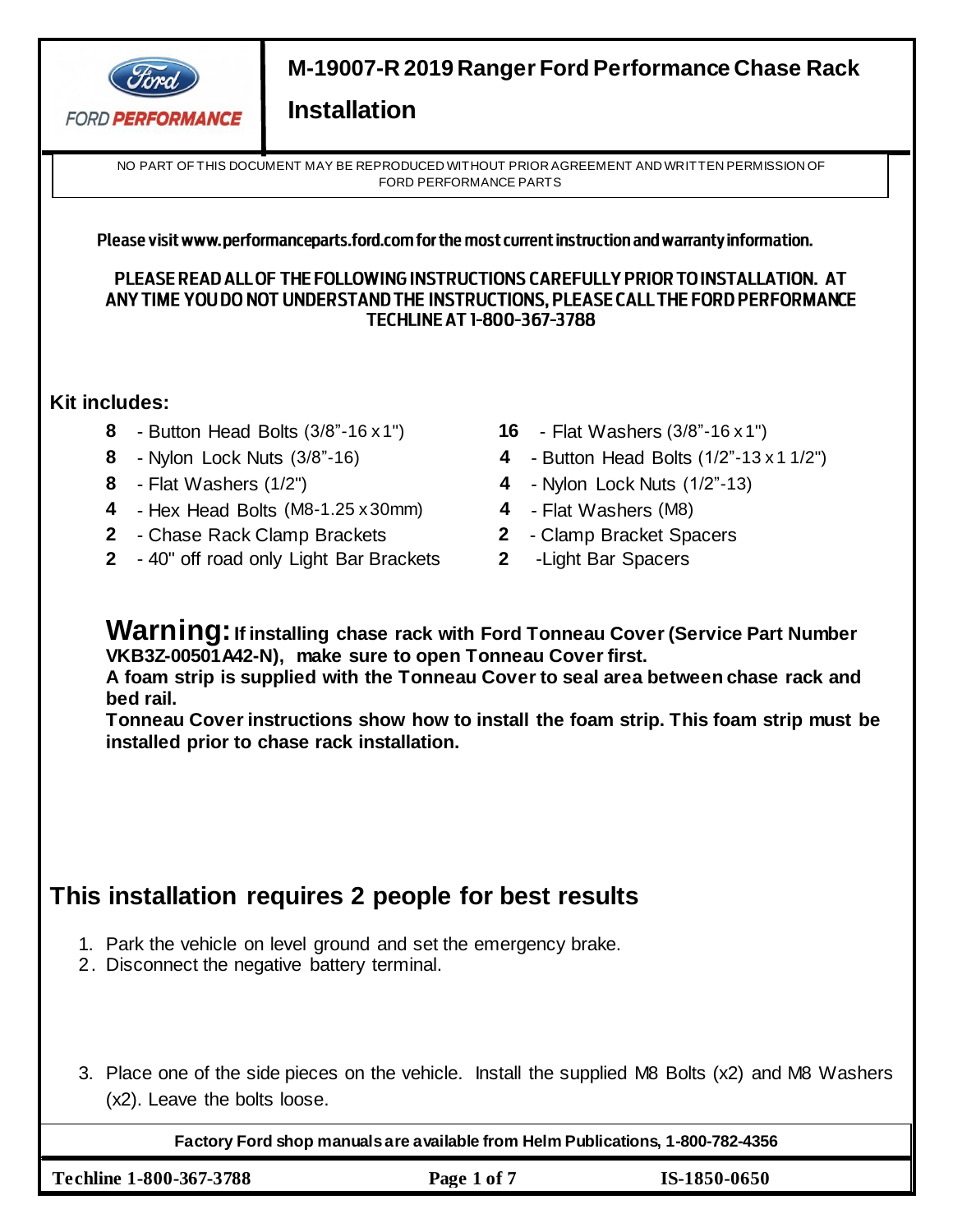

NO PART OF THIS DOCUMENT MAY BE REPRODUCED WITHOUT PRIOR AGREEMENT AND WRITTEN PERMISSION OF FORD PERFORMANCE PARTS



4. Set the clamp bracket in place behind the bed rail lip. Install the supplied Spacer between the chase rack and the clamp bracket. Use the 1/2" Bolts (x2), 1/2" Washers (x4) and 1/2" Lock Nuts (x2). One washer under head of bolt and one washer under nut. Leave the bolts loose. (Fig B)

**Factory Ford shop manuals are available from Helm Publications, 1-800-782-4356**

**Techline 1-800-367-3788 Page 2 of 7 IS-1850-0650**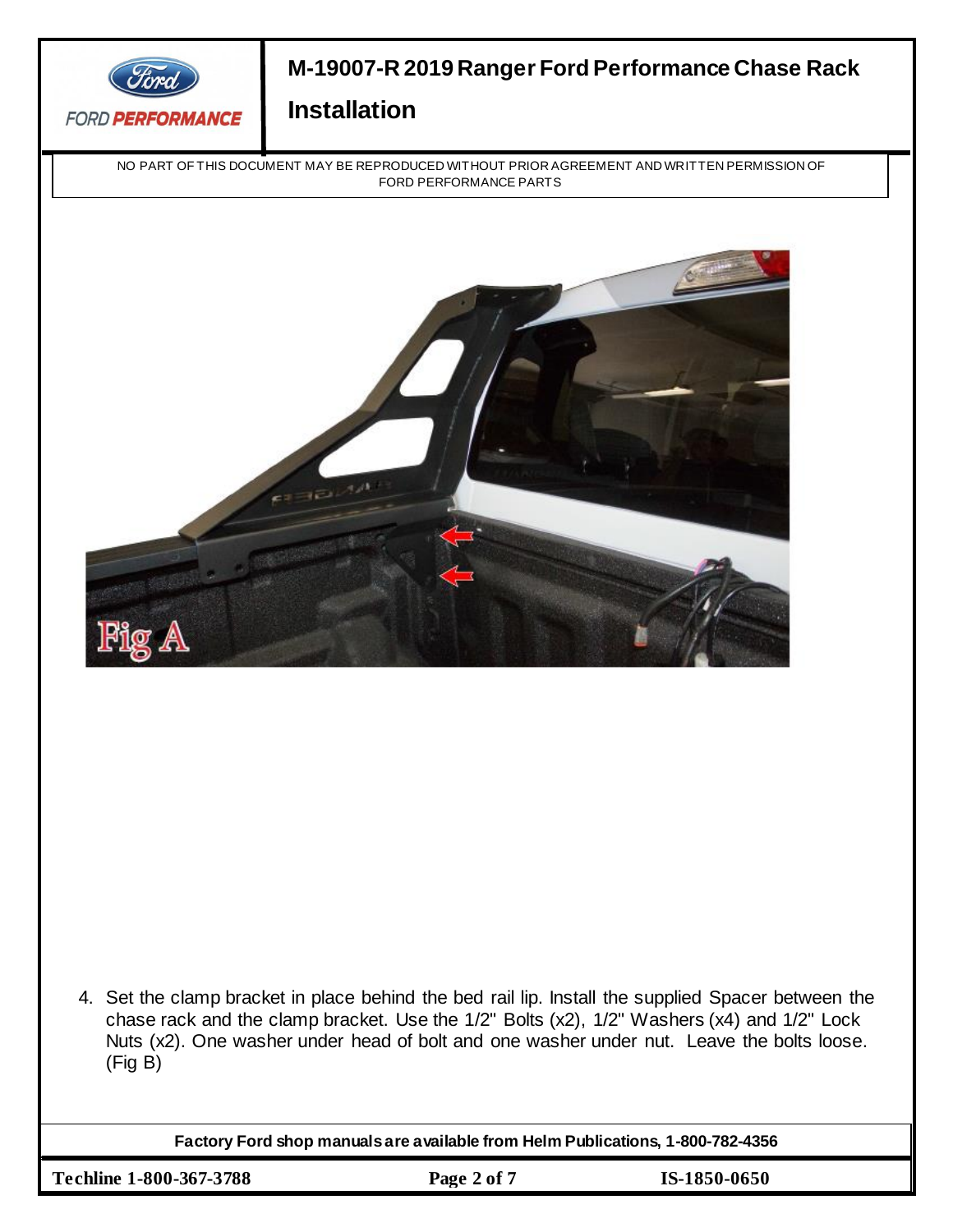

NO PART OF THIS DOCUMENT MAY BE REPRODUCED WITHOUT PRIOR AGREEMENT AND WRITTEN PERMISSION OF FORD PERFORMANCE PARTS



6. Set the center rail in place. Bolt the first side of the center rail in place, also bolt one of the 40" Light Tabs into place. Use the supplied 3/8" Bolts (x4), 3/8" Washers (x8), and 3/8" Lock Nuts (x4). Leave the bolts loose. (Fig C) One washer under head of bolt, one washer under nut.

**Factory Ford shop manuals are available from Helm Publications, 1-800-782-4356**

**Techline 1-800-367-3788 Page 3 of 7 IS-1850-0650**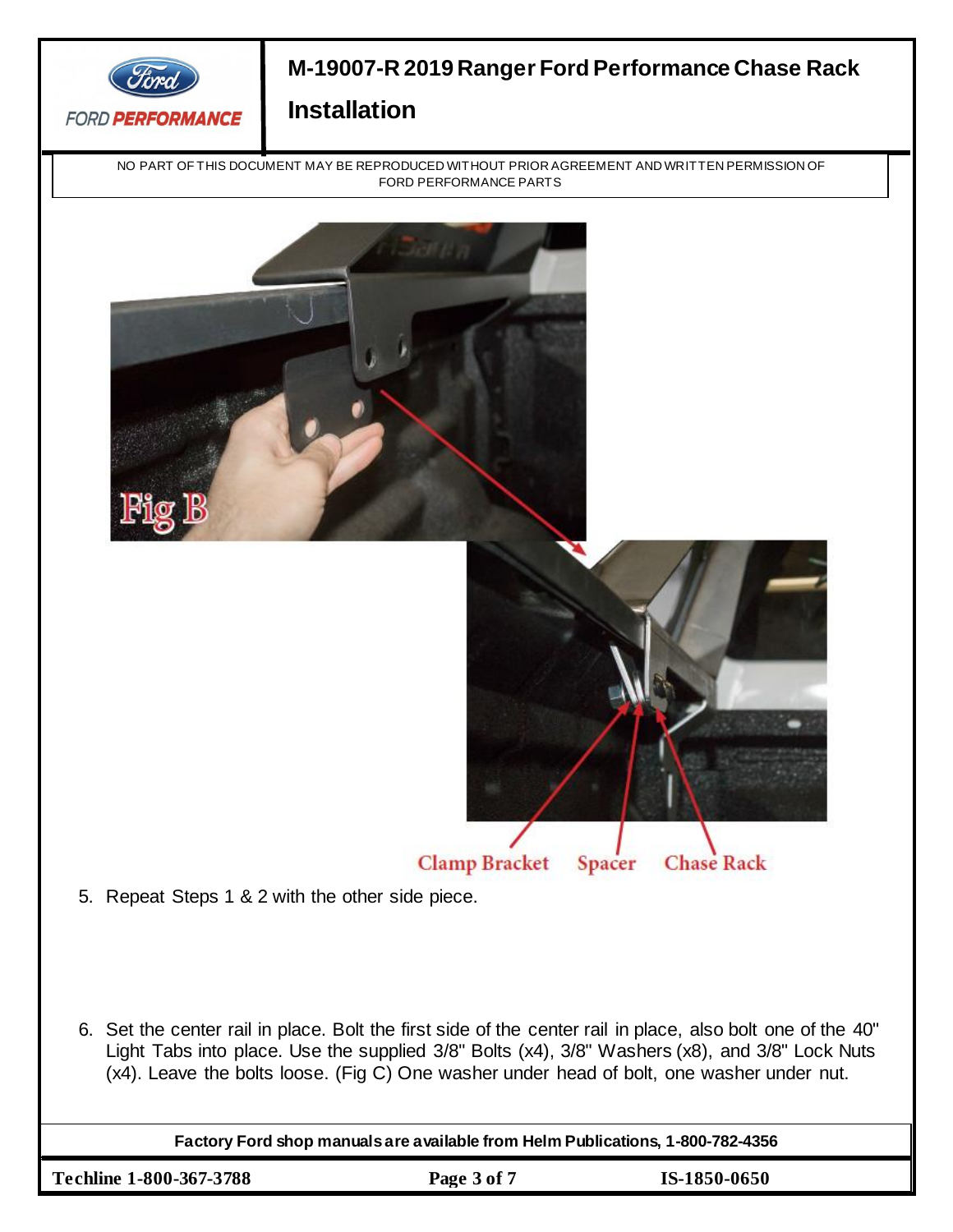

NO PART OF THIS DOCUMENT MAY BE REPRODUCED WITHOUT PRIOR AGREEMENT AND WRITTEN PERMISSION OF FORD PERFORMANCE PARTS



7. Use the off road only light manufacturer's hardware to bolt the light to both Light Tabs. Use provided light bar spacers as necessary (Fig D)



8. Install the supplied 3/8" Bolts (x4), 3/8" Washers (x8), and 3/8" Lock Nuts (x4) into the other side of the center rail. (Fig E) One washer under head of bolt, one washer under nut.

**Factory Ford shop manuals are available from Helm Publications, 1-800-782-4356**

**Techline 1-800-367-3788 Page 4 of 7 IS-1850-0650**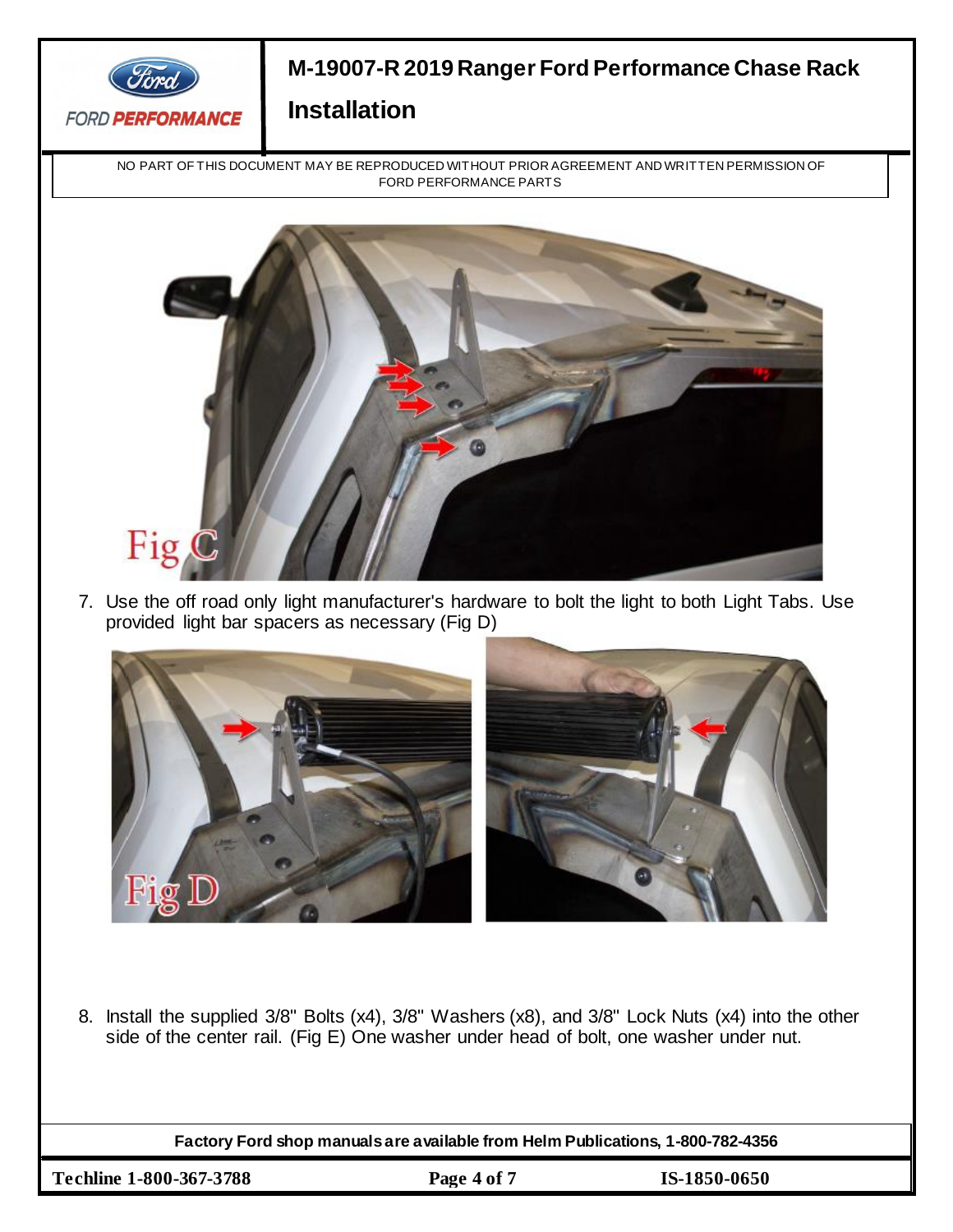

NO PART OF THIS DOCUMENT MAY BE REPRODUCED WITHOUT PRIOR AGREEMENT AND WRITTEN PERMISSION OF FORD PERFORMANCE PARTS



9. Hold the chase rack side pieces straight as you go back and tighten the mounting bolts. Tighten the 1/2" mounting bolts to 57 lb-ft. Then, tighten the M8 mounting bolts to 22 lb-ft. (Fig F)

**Factory Ford shop manuals are available from Helm Publications, 1-800-782-4356**

**Techline 1-800-367-3788 Page 5 of 7 IS-1850-0650**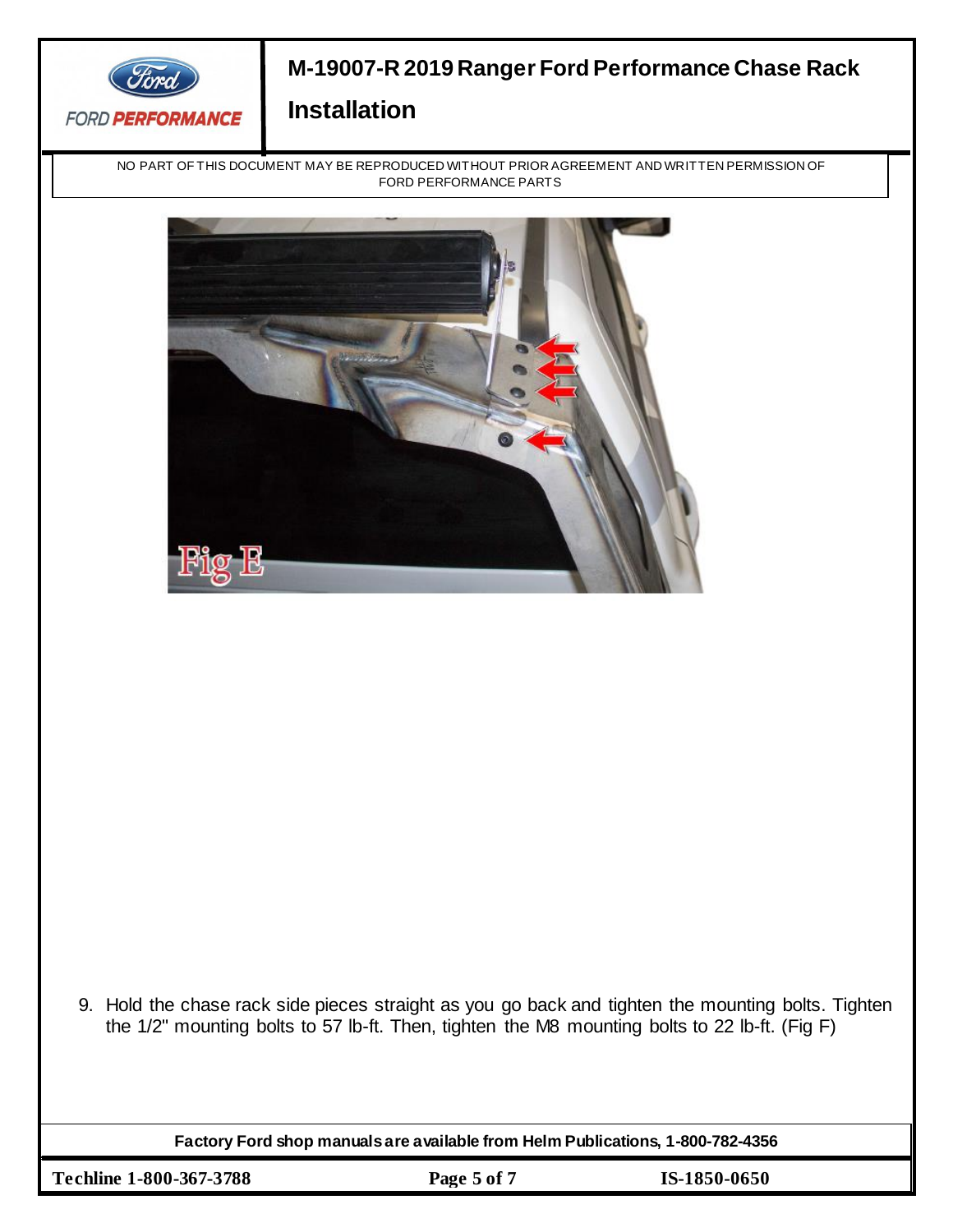

NO PART OF THIS DOCUMENT MAY BE REPRODUCED WITHOUT PRIOR AGREEMENT AND WRITTEN PERMISSION OF FORD PERFORMANCE PARTS



# Fig F

10.Tighten the center rail 3/8" bolts to 23 lb-ft.

11.Check and re-tighten, if needed, all mounting bolts after 100 miles and periodically thereafter.

**Factory Ford shop manuals are available from Helm Publications, 1-800-782-4356**

**Techline 1-800-367-3788 Page 6 of 7 IS-1850-0650**